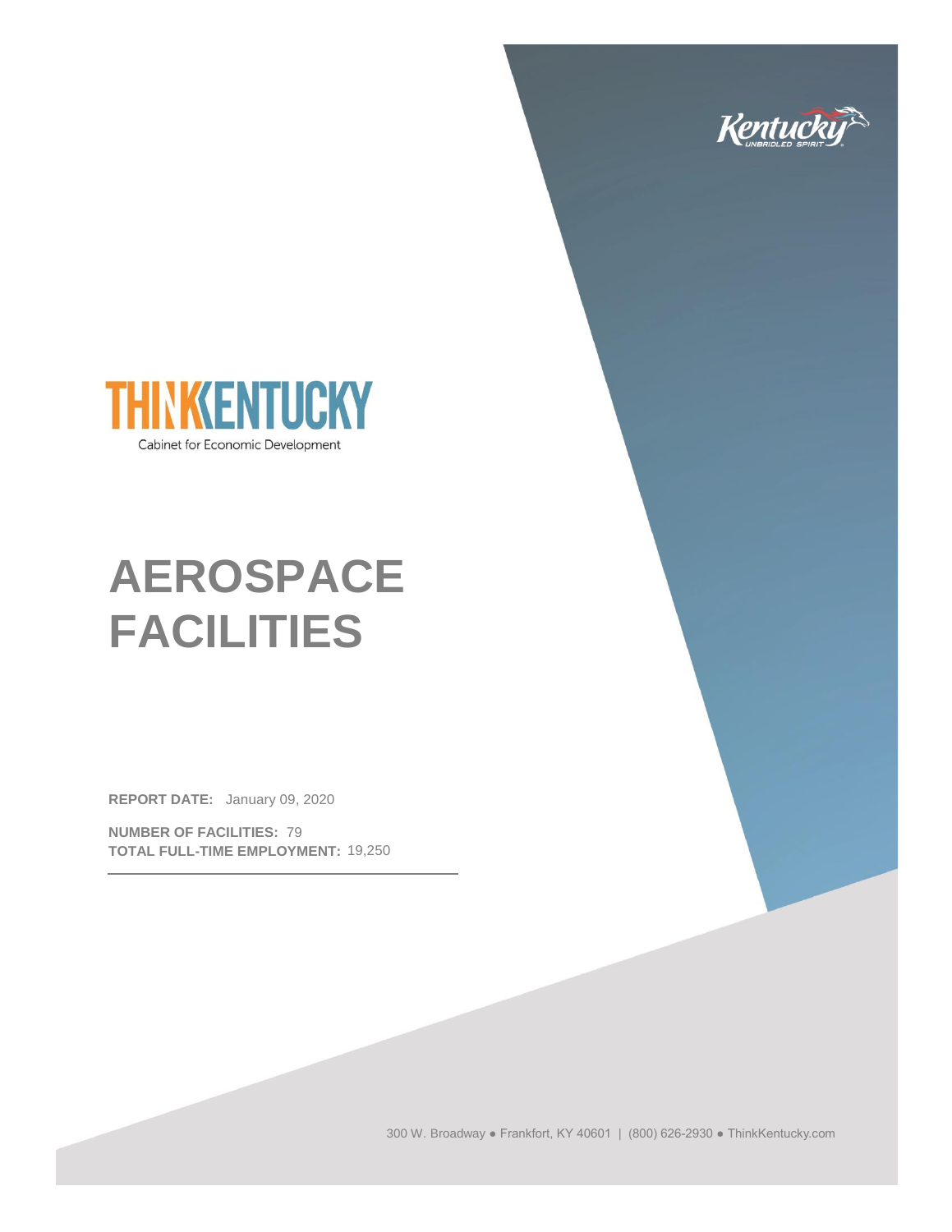## **Introduction and Methodology**

The Kentucky industry reports provide a list of facilities (with 10 or more employees) normally associated with Cabinet programs. Most information is taken directly from surveys completed by each facility or from phone or personal contact with the facility. Survey information is collected on an annual basis. Facility name, address, location, product or service, employment and other information may change and often does change between annual surveys. While all attempts are made to capture ongoing changes from data provided by facilities, local economic development contacts, media announcements, and Cabinet programs, no guarantee can be made that changes will be discovered. Also included on these reports, but not counted in the total number of facilities or full-time employment, are new location projects recently announced in Kentucky. The projects are identified by (announced) next to their projected full-time employment.

## **Disclaimer**

The information provided herein by the Kentucky Cabinet for Economic Development is believed to be accurate but is not warranted and is for informational purposes only. While all attempts are made to insure the correctness and accuracy of information in this report and to make corrections and change errors brought to our attention, no representation or guarantee, express or implied, is made as to the accuracy of the information presented. Any information provided in this report is provided without assurances or warranties and should not be relied upon as fact. The Kentucky Cabinet for Economic Development assumes no liability for the accuracy of the information contained in this report.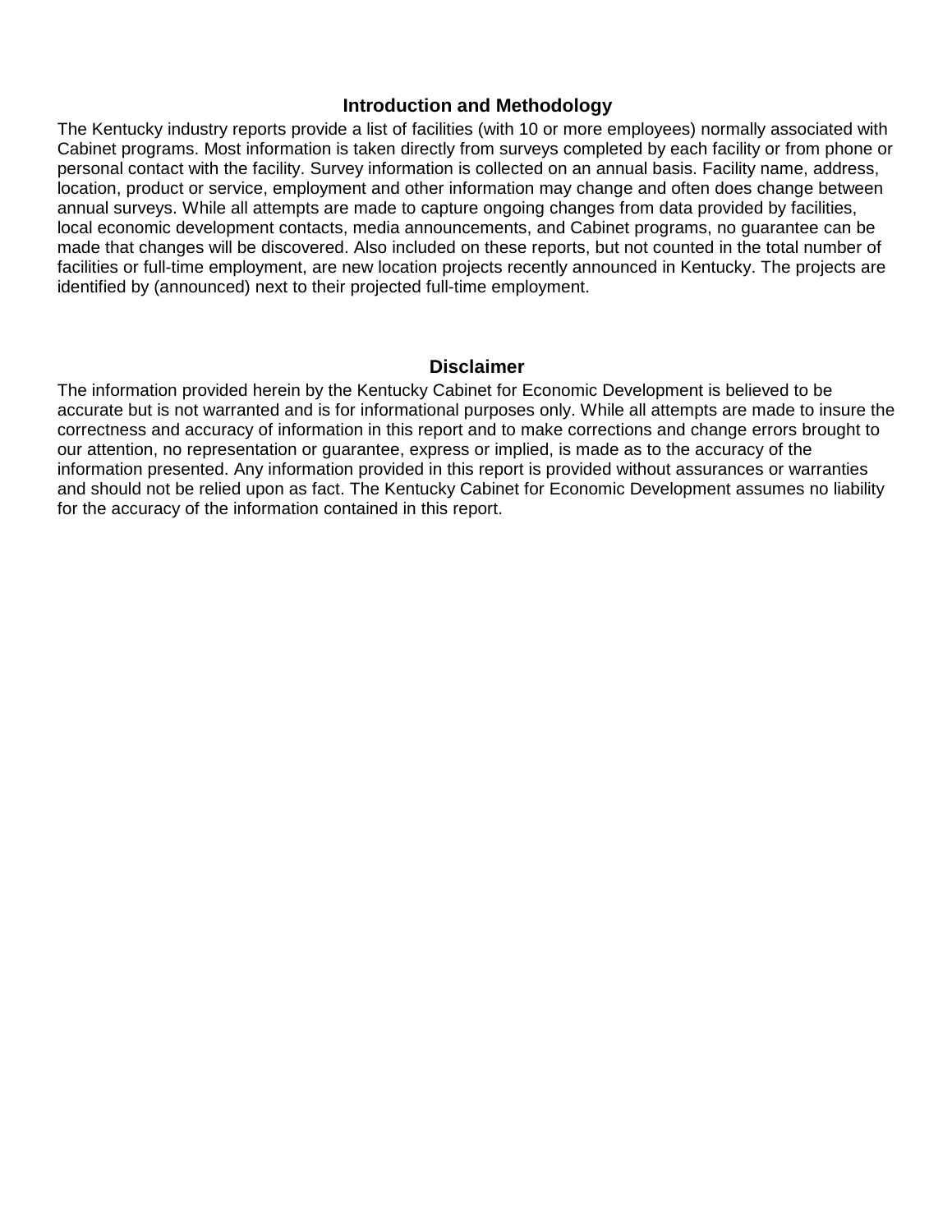## **A.C.E. Compressor Parts & Services Inc**

245 KenTex Road Mayfield, KY 42066

**Phone:** 270-247-1554 Remanufactured air compressors, parts, and service www.acecompressorservices.com

**2009 Full-time Employment:** 

**Established: NAICS Codes:** 333912

**Contact:** Mr. Johnnie Lee, Owner

## **Aero Containers International LLC**

7017 Grand Ln Louisville, KY 40213

**Phone:** 502-653-4251

Manufacture and repair containers and fire blankets used in the airline industry.

**29**

**N/A Full-time Employment:** 

**2012 Established: NAICS Codes:** 332439

**Contact:** Mr. Todd Berger, Owner

#### **Aerotech of Louisville Inc**

2209 Watterson Trl Louisville, KY 40299

**Phone:** 502-263-7090 www.aerotechlou.com

Aviation charging and starting system accessory overhaul and repair.

**Full-time Employment:** 

**1976 10**

**NAICS Codes:** 488190

**Established:**

**Contact:** Mr. John Evans, Pres

#### **Aichi Forge USA Inc**

596 Triport Rd Georgetown, KY 40324-9529

**Phone:** 502-863-7575

www.aichiforge.com

Steel forgings and powder metal sinter forgings for application in automotive/aircraft engine and suspension components.

**1985 350 Full-time Employment:** 

**Established:**

**NAICS Codes:** 332111

**Contact:** Mr. Naohide Goto, Pres

#### **Air to Ground Services Inc**

3401 Fern Valley Road Louisville, KY 40213-3591

**Phone:** 502-966-0364

www.airtoground.com

Aircraft Cleaning, Waste Oil Heater/Pressure Washer sell/repair, chemicals (aircraft,fleet,etc) and pressure washing services industrial, commercial, residential.

**1994**

**45 Full-time Employment:** *(2018)*

**Established:**

**NAICS Codes:** 488190

**Contact:** Mr. Roger Graham, Pres/CEO

## **Airlines Reporting Corporation**

9410 Bunsen Pkwy Ste 350 Louisville, KY 40220

**Phone:** 502-515-4747 www.arccorp.com

Airline commission processing and industry specific data/analytical services

**1998 90** (2018) **Established: Full-time Employment:** *(2018)*

**NAICS Codes:** 541511

**Contact:** Mr. Dickie Oliver, CIO

#### **Alliant Technologies**

2080 Nelson Miller Parkway Suite 200 Louisville, KY 40223

**Phone:** 502-244-7313

www.alliantechnologies.com

Provides software and controls engineering and panel fabrication services. Design, manufacture and commission control systems, sortation systems and automated process control systems for multiple industries

**95** (2018) **Full-time Employment:** *(2018)*

**2005**

**NAICS Codes:** 333922, 334513, 334519, 541330, 541420, 54151

**Contact:** Mr. Lee Seward, Pres

## **Alliant Technologies LLC**

200 Sorensen Drive Glasgow, KY 42141

**Established:**

**Phone:** 502-827-8234

http://www.alliantechnologies.com

Provides software and controls engineering and panel fabrication services. Design, manufacture and commission control systems, sortation systems and automated process control systems for multiple industries

**2018 10 Established: Full-time Employment:** 

**NAICS Codes:** 333922, 334513, 334519, 541330, 541420, 54151

**Contact:** Mr. Quentin Spears, Mgr

### **American Metal Works LLC**

513 3rd St Paintsville, KY 41240

**Phone:** 606-788-2882 www.amwus.com

Aerospace manufacturing; general machining, mill and lathe work

**2016 10 Established: Full-time Employment:** *(2018)*

**NAICS Codes:** 334513

**Contact:** Mr. James Glass, Co-Owner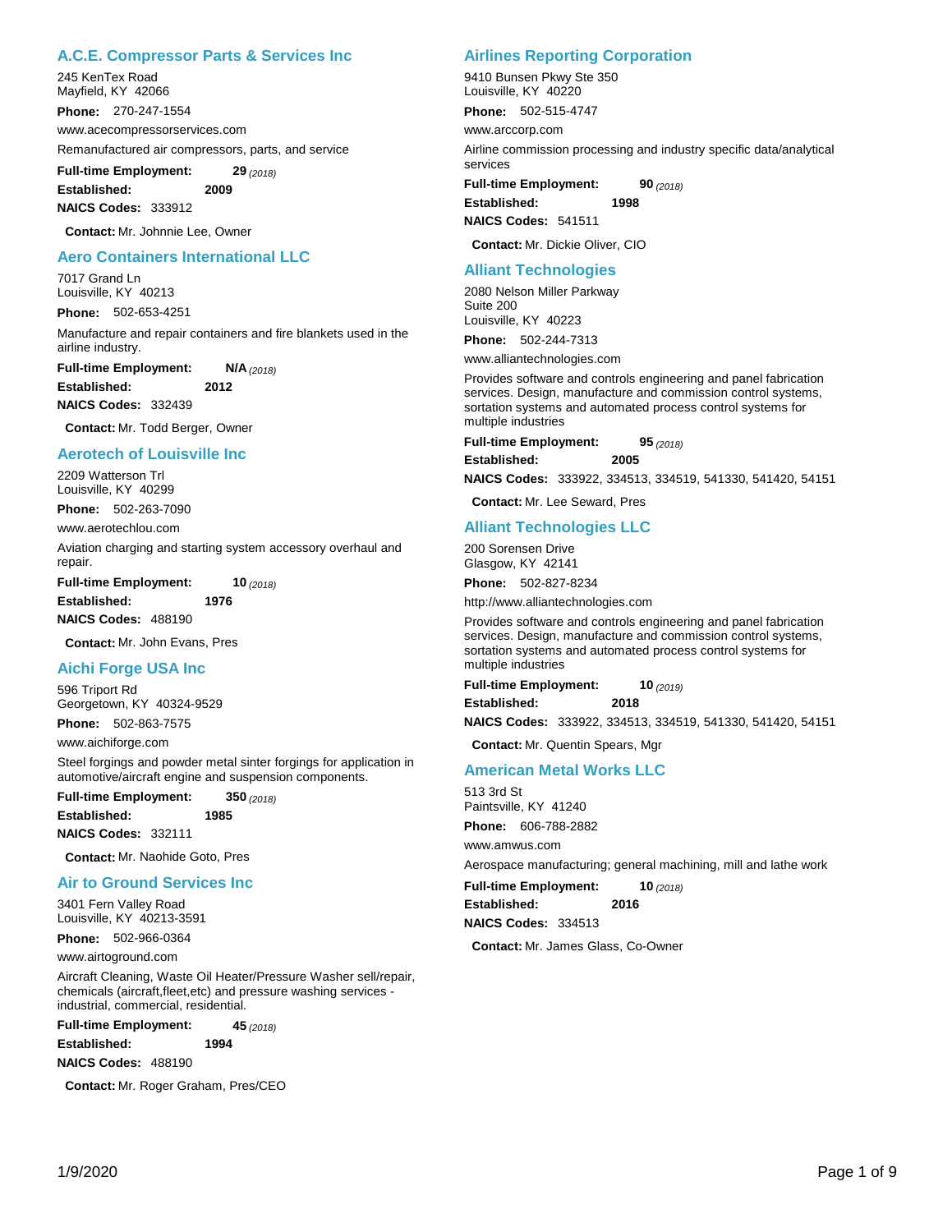## **American Synthetic Rubber Company Michelin North America**

4500 Camp Ground Rd Louisville, KY 40216 **Phone:** 502-449-8300 Reprocessed & synthetic rubber; liquid polymers www.americansyntheticrubberco.com

**Full-time Employment:** 

**355** (2018)

**1943 Established: NAICS Codes:** 325212

**Contact:** Mr. Guillaume Coiraton, COO

## **Andrews Laser Works Corp**

#### **PCC Aerostructures**

100 Andrews Way Wilder, KY 41071

**Phone:** 859-292-8881

www.andrewslaserworks.com

Provider of laser processing, metal stamping, welding, fabrication, and machining services; and manufacturer of jet engine components.

**100 Full-time Employment:** 

**1946 Established:**

**NAICS Codes:** 332119, 333514, 336412

**Contact:** Mr. Nic Mehas, Genl Mgr

### **Atlas Air Worldwide Holdings**

Viox Drive Erlanger, KY 41018

#### **Phone:**

http://www.atlasair.com/holdings/index.asp

Global provider of outsourced aviation services

**2019**

**593 Full-time Employment:** 

**Announced:**

**NAICS Codes:** 481112

**Contact:**

## **Aviation Safety Resources Aviation Safety Resources**

141 Hendren Way Nicholasville, KY 40356

**Phone:** 606-212-2700

https://www.aviationsafetyresources.com/

Designs, tests and produces emergency recovery systems for aircraft and Urban Air Mobility (UAM) vehicles

40 (announced) **Full-time Employment:** 

| Announced: | 2019 |
|------------|------|
|            |      |

**NAICS Codes:** 334511, 541712

**Contact:**

## **Belcan - Lexington Design Center Advanced Engineering & Technology Division**

333 West Vine Street Suite 800 Lexington, KY 40507

**Phone:** 859-455-8186

www.belcan.com

Engineering design center. Design, drafting, analysis & manufacturing engineering services to the rotorcraft and fixed-wing aircraft industries.

**2005 200 Established: Full-time Employment:** *(2018)* **NAICS Codes:** 541330, 541340

**Contact:** Ms. Michele Hamick, HR Mgr

## **Blackhawk Composites Inc**

404 West Morrison Morgantown, KY 42261 **Phone:** 270-662-0100

www.bhci.aero

Advanced aerospace composite manufacturing

**2009 15** (2018) **Established: Full-time Employment: NAICS Codes:** 336413

**Contact:** Ms. Kaylah West, GM/Exec VP

#### **Blum-Novotest Inc**

4144 Olympic Blvd Erlanger, KY 41018

**Phone:** 859-344-6789

www.blum-novotest.com

North America headquarters; sales and service for manufacturer of measuring and testing devices; supplier for machine tool, automotive and aircraft industries. Distributor of measuring and testing technology, machine tool accessories distributor

| <b>Full-time Employment:</b>       | 13 $(2018)$ |
|------------------------------------|-------------|
| Established:                       | 1997        |
| <b>NAICS Codes: 332216. 551114</b> |             |

**Contact:** Mr. Alexander Blum

#### **Boneal Inc**

6962 US Highway 460 Means, KY 40346

**Phone:** 606-768-3620

www.boneal.com

Contract manufacturing - provides manufacturing solutions for the most challenging outsourcing needs. Machining, metal stamping, metal fabrication, plastics, powder coating, integration and logistics. For military and commercial companies.

**75 Full-time Employment:** *(2018)*

**1980 Established:**

**NAICS Codes:** 326199, 332119, 332322, 332721, 336413, 54161

**Contact:** Dr. Keith Gannon, Pres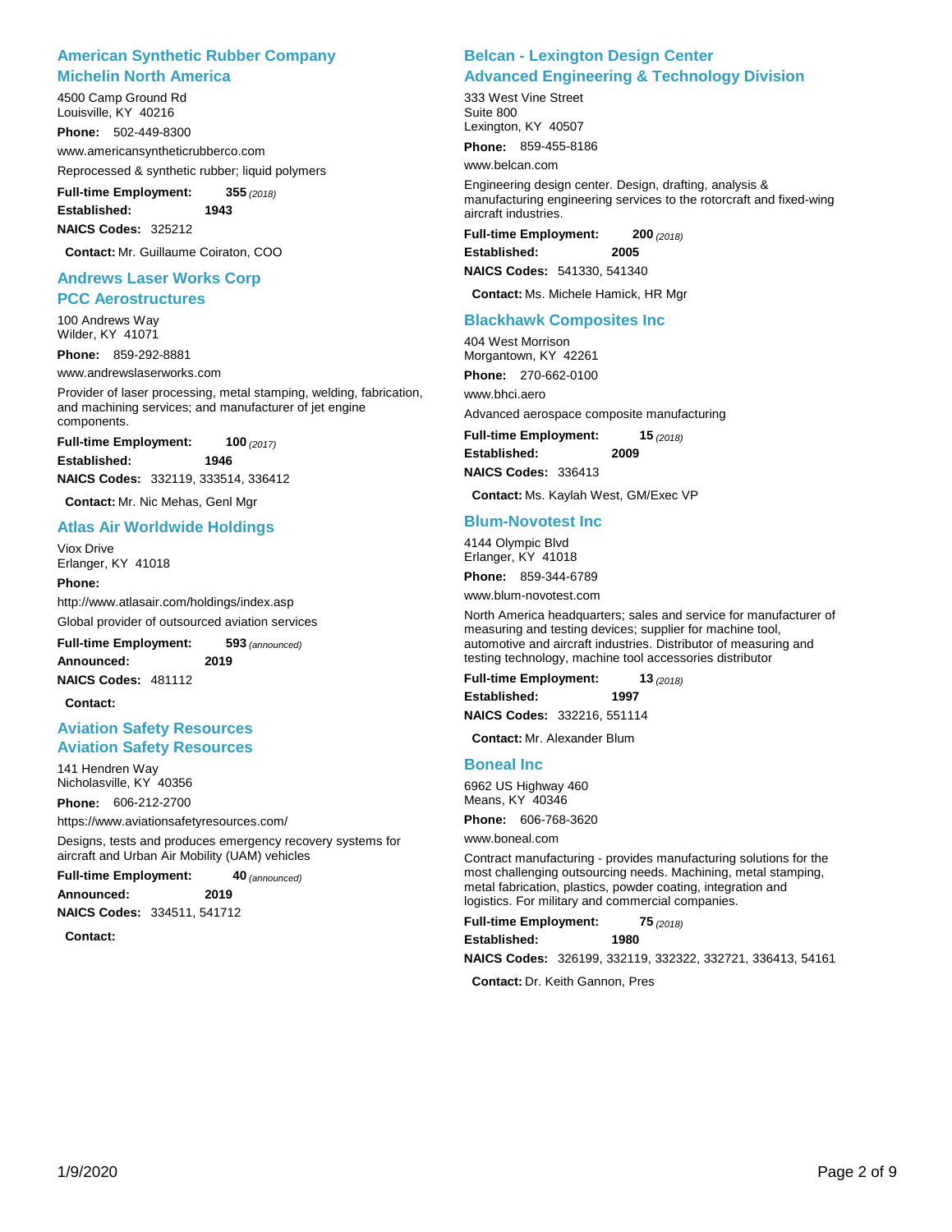## **Braidy Industries**

27845 US 23 South Shore, KY 41175 **Phone:**

Aluminum rolling mill

550 (announced) **Full-time Employment:** *(announced)*

**2017 Announced: NAICS Codes:** 331315

**Contact:** Mr. Craig Bouchard, CEO

## **Brenntag Mid-South Inc**

1405 Highway 136 W Henderson, KY 42420-9682

**Phone:** 270-830-1200 www.brenntagmid-south.com

Chemical blending, industrial chemical distribution

**302 Full-time Employment:** 

**1947 Established: NAICS Codes:** 325180, 493110, 551114

**Contact:** Mr. Gil Stadman, Pres

### **Burdine-Anderson Inc**

1528 Resource Drive Burlington, KY 41005-9362

**Phone:** 859-371-4985

www.burdineandersoninc.com

Machine shop: drilling, boring, cutting, precision CNC machining, lathe & mill work, aerospace, medical, security

**28 Full-time Employment:** 

**1986 Established: NAICS Codes:** 332710

**Contact:** Mr. Lan Phu, VP/Owner

## **Catlettsburg Refining LLC**

### **A Subsidiary of Marathon Petroleum Company LP**

11631 US Rt. 23 Catlettsburg, KY 41129 **Phone:** 606-921-2040

Products: gasoline, distillates, asphalt, aromatics, propane, www.marathonpetroleum.com

refinery-grade propylene and propane. **1924 740 Established: Full-time Employment:** 

**NAICS Codes:** 324110

**Contact:** Mr. Brad Levi, Genl Mgr

### **Celanese**

8040 Dixie Hwy Florence, KY 41042-2904 **Phone:** 859-525-4740 Plastic materials, regional headquarters, R&D **1984 340 Established: Full-time Employment:** www.celanese.com

**NAICS Codes:** 326199, 541712, 551114

**Contact:** Mr. Charles Thomas, Site Dir

## **Chas Wagner Enterprises dba The Case Center**

4320 Gardnersville Rd Crittenden, KY 41030

**Phone:** 859-428-0158

www.case-center.com

Resell and distributes reusable shipping and carrying cases, packaging items, cuts custom foam

**1999**  $2(2018)$ **Established: Full-time Employment: NAICS Codes:** 316991, 326150, 423840

**Contact:** Mr. Charles Wagner, Owner

## **DHL Express**

236 Wendell H Ford Blvd Erlanger, KY 41018

**Phone:** 859-817-8108

www.dhl.com

Airfreight delivery service, international hub distribution facility

**1983 2,800 Established: Full-time Employment:** *(2018)* **NAICS Codes:** 488190, 492110

**Contact:** Ms. Joanie Arias, VP

## **Diversified Structural Composites Inc**

1512 Interstate Drive Erlanger, KY 41018-3588 **Phone:** 859-282-7300

www.diversified-composites.com

Headquarters, Custom manufacturer of pultruded composite products

**1973 82 Established: Full-time Employment: NAICS Codes:** 326199, 335991

**Contact:** Mr. Rob Klawonn, Pres

## **Dunlap Sunbrand International Inc**

208 Bradshaw Pike Extention Hopkinsville, KY 42240 **Phone:** 270-886-1390 Industrial sewing products distribution www.dsinternational.com

**1976 16 Established: Full-time Employment: NAICS Codes:** 333249, 493110

**Contact:** Mr. Bruce McInnis, CEO/Owner

### **Eagle Press America Inc**

1825 Industrial Bypass N Franklin, KY 42134

**Phone:** 270-813-1116 www.eaglepresses.com

Service center for Industrial-scale presses and stamping equipment for multiple industries, i.e. auto, appliance, aerospace, agricultural, HVAC, construction, mold, tool and die, acoustical material forming.

| <b>Full-time Employment:</b> |      | 4(2017) |
|------------------------------|------|---------|
| Established:                 | 2016 |         |
| <b>NAICS Codes: 333517</b>   |      |         |

**Contact:** Mr. Mark Polewski, Plant Mgr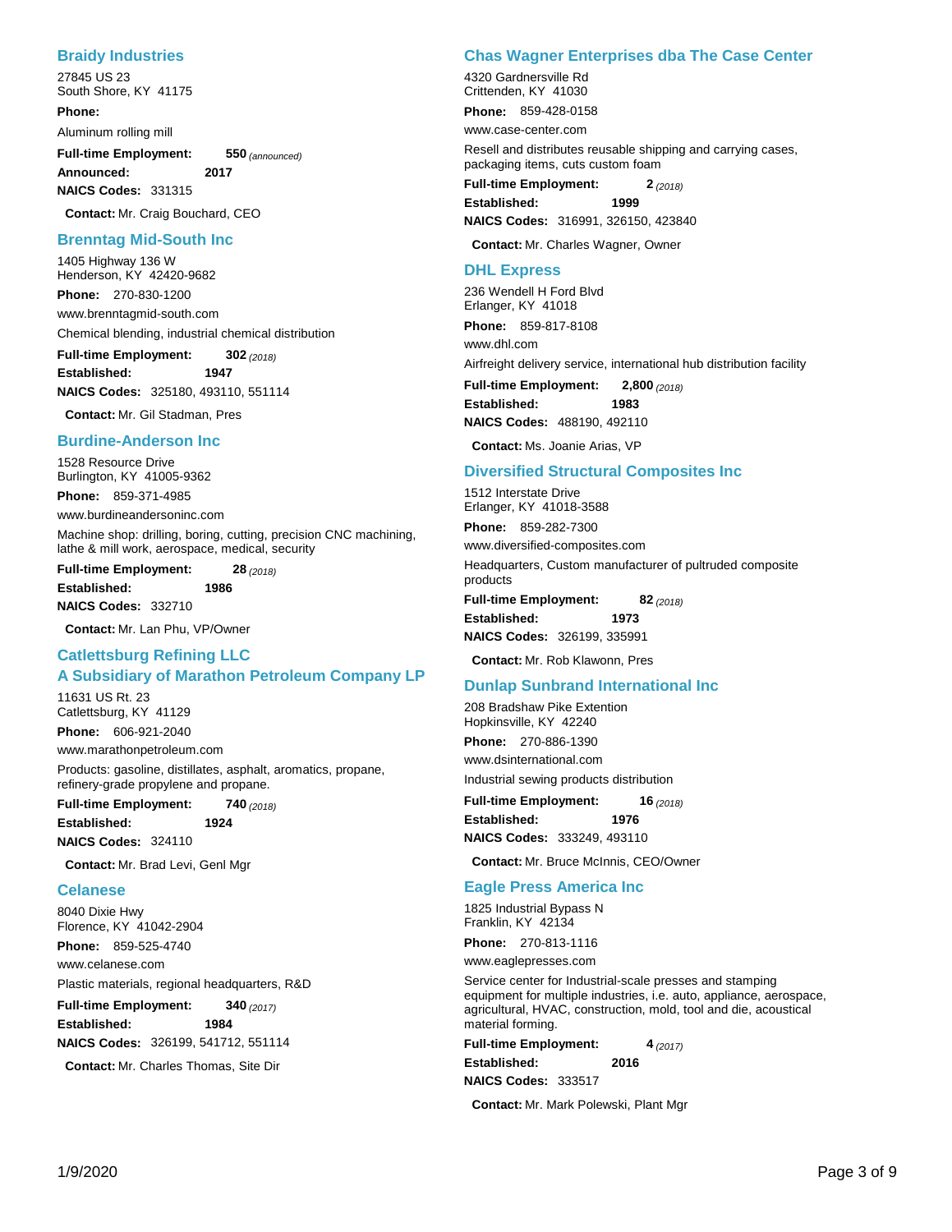## **Efficiency Machine LLC**

2937 Deatsville Road Coxs Creek, KY 40013-7702

**Phone:** 502-348-0076

Machine part/press parts; check fixtures; airline maintenance tools; machine rollers; conveyor rollers and parts; CNC machining

**2**

**1991 Established: Full-time Employment:** 

**NAICS Codes:** 332710

**Contact:** Mr. Eric Gies, Co-Owner

#### **Ellison Surface Technologies**

1780 Anderson Blvd Hebron, KY 41048-9768

**Phone:** 859-586-9300

www.ellisonsurfacetech.com

Engineered Thermal Spray coating and special manufacturing process services for aerospace, power generation, transportation and industrial components.

**105 Full-time Employment:** 

**1986 Established:**

**NAICS Codes:** 332812

**Contact:** Mr. Mike Ellison, Pres

#### **EST Tool & Machine Inc**

55 Dug Hill Rd Brodhead, KY 40409

**Phone:** 606-758-4626

www.esttool.com

Custom tooling and machining for the automotive, aerospace, forging and railroad industries. 3 axis CNC machining, CNC lathe work, wire EDM services, welded fabrication

**45 Full-time Employment:** 

**1995 Established:**

**NAICS Codes:** 333514

**Contact:** Mr. A. Eugene Taylor, CEO

### **FET Engineering Inc**

903 Nutter Dr Bardstown, KY 40004-2606

**Phone:** 502-348-2130

www.fetusa.com

Nickel molds, vacuum form tooling and trials,fixtures, jigs, foam tooling, gauges, laser welding, CAD design/ development for the automotive, aerospace, medical and home building industries.

**51 Full-time Employment:** 

**1987 Established: NAICS Codes:** 332313, 333511, 333514, 541512

**Contact:** Ms. Ann Hardin, Pres

## **Fives Machining Systems Inc Fives Cincinnati**

2200 Litton Lane Hebron, KY 41048

**Phone:** 859-534-4600

www.fivesmsi.com

Regional HQ and advanced manufacturing tools for the aerospace, heavy equipment, energy, and general machining markets

**2003 350 Established: Full-time Employment:** *(2018)*

**NAICS Codes:** 333517

**Contact:** Mr. Steve Thiry, Pres

#### **Foam Design Inc**

444 Transport Ct Lexington, KY 40511-2502

**Phone:** 859-231-7006

www.foamdesign.com

Foam products, cushion packaging, military packaging, automotive packaging, custom manufacturing

**1974 81 Established: Full-time Employment:** *(2018)*

**NAICS Codes:** 325211, 326140, 326150, 326199

**Contact:** Mr. Douglas Gradek, COO

### **GE Aircraft Engine Div**

3050 Nebo Rd Madisonville, KY 42431-8848 **Phone:** 270-825-6400 Aircraft engines, turbines, blades & vanes **1980 500 Established: Full-time Employment: NAICS Codes:** 333611, 336412, 336413 www.ge.com

**Contact:** Mr. Tim Tucker, Plant Mgr

### **GE Aviation**

1800 Donaldson Highway Erlanger, KY 41018-3111

**Phone:** 859-525-3138

www.ge.com

Distribution of aircraft engine parts

**1985 179 Established: Full-time Employment:** *(2018)*

**NAICS Codes:** 493110

**Contact:** Mr. Jon Clapsaddle, Plant Ldr

### **GE On Wing Support Div**

3000 Earhart Ct. Ste. 100 Hebron, KY 41048-8296

**Phone:** 859-334-4020

www.ge.com

Aircraft engine maintenance and repair to any location worldwide 24 hours a day, 365 days a year.

**1997** 50  $(2018)$ **Established: Full-time Employment: NAICS Codes:** 333618, 336412

**Contact:** Mr. Austin Francis, Site Mgr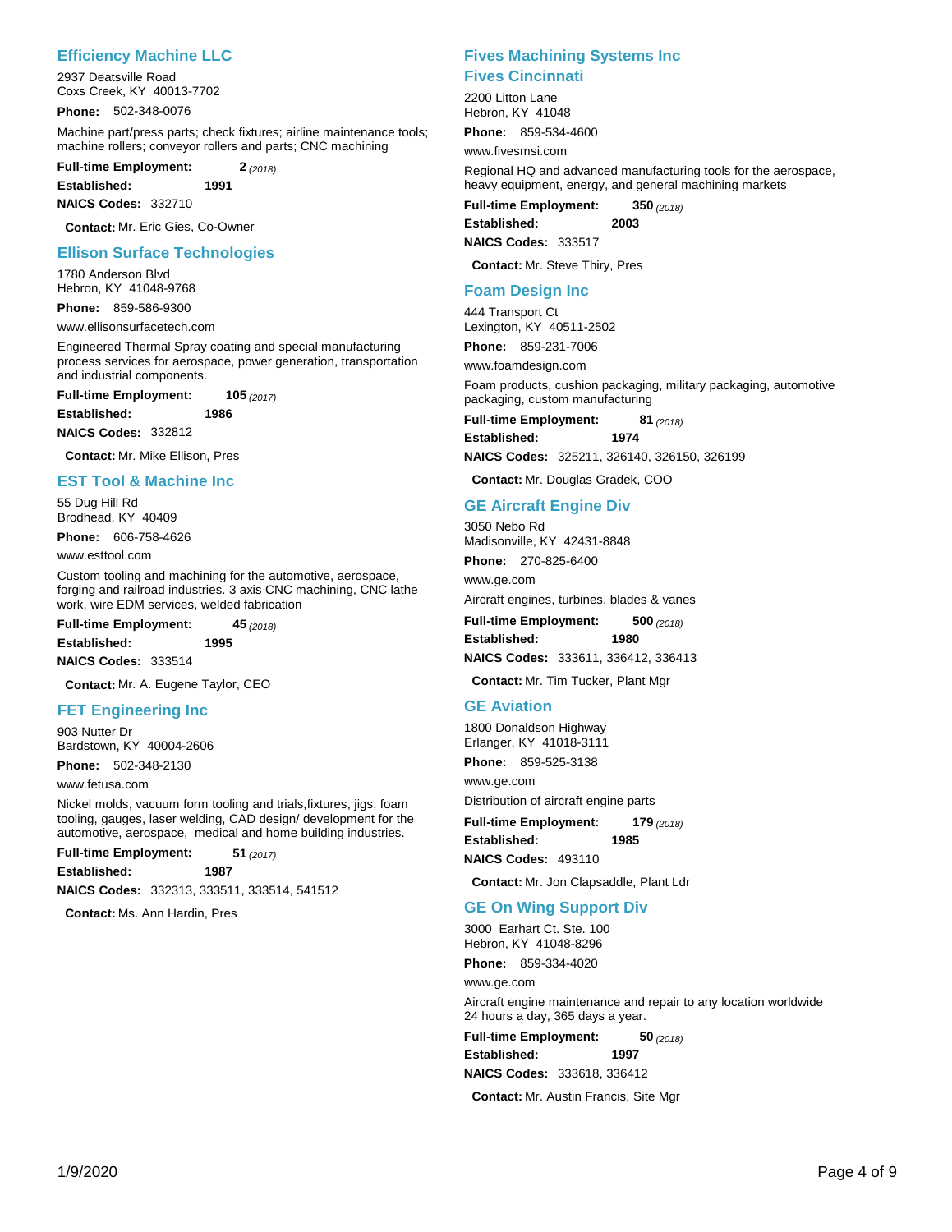## **Highlands Diversified Services Inc**

250 Westinghouse Dr London, KY 40741-2700

**Phone:** 606-878-3400

www.HDS-USA.com

Automotive components, major appliances, telecommunications, and aerospace - metal stampings, welded sub-assemblies, and powder coated parts and assemblies.

#### **350 Full-time Employment:**

**1994 Established:**

**NAICS Codes:** 332119, 332710, 332812, 334220, 336360, 33641

**Contact:** Mr. Ian Hessel, Pres

#### **IMR Test Labs Louisville**

4510 Robards Lane Louisville, KY 40218

**Phone:** 502-810-9007

www.imrtest.com

Provides complete scope of materials testing services & consultation for manufacturing support, failure analysis, and training for the automotive, aerospace, medical device, power generation and petrochemical industries.

**22 Full-time Employment:** 

**2002 Established:**

**NAICS Codes:** 541380

**Contact:** Mr. Tom Ackerson, Bus Unit Mgr

#### **J.A. King**

411 Industry Road Suite 300 Louisville, KY 40208

**Phone:** 270-898-7941

www.jaking.com

Lab; provides ISO accredited calibration and new instrument sales to companies in the automotive, consumer products and life sciences industries, among others.

**2 Established: Full-time Employment:** 

**2019**

**NAICS Codes:** 334515, 541380, 811219

**Contact:** Mr. Mike Murphy, Svc Mgr

#### **J.A. King**

1650 US 60 Ledbetter, KY 42058

**Phone:** 270-898-7941

www.jaking.com

Lab; provides ISO accredited calibration and new instrument sales to companies in the automotive, consumer products and life sciences industries, among others.

| <b>Full-time Employment:</b> | <b>14</b> (2019) |
|------------------------------|------------------|
|------------------------------|------------------|

**NAICS Codes:** 334515, 541380, 811219

**Contact:** Mr. Mike Murphy, Svc Mgr

## **Ken-Tron Mfg Inc**

610 Industrial Dr Owensboro, KY 42301-0187 **Phone:** 270-684-0431

www.ken-tron.com

Wire drawing & precision stampings for aerospace, electronics, battery, medical, automotive and television products.

| <b>Full-time Employment:</b> | 60 $(2018)$                        |
|------------------------------|------------------------------------|
| Established:                 | 1960                               |
|                              | <b>NAICS Codes: 331222, 332119</b> |

**Contact:** Mr. Robert Hudson, Chairman

#### **Kentucky Air Center Inc.**

1929 Isaac Shelby Drive Shelbyville, KY 40065 **Phone:** 502-633-1992

www.kentuckyaircenter.com

Aviation component repair.

**1992 11 Established: Full-time Employment:** *(2018)* **NAICS Codes:** 488190

**Contact:** Mr. Roy Ferguson, Pres

#### **Kolb Aircraft**

590 Hal Rogers Drive

London, KY 40744 **Phone:** 606-862-9692

www.kolbaircraft.com

Airplanes, fixed or rotary wing, kits, pieces & parts

**1981 2 Established: Full-time Employment:** *(2018)* **NAICS Codes:** 336411, 336413

**Contact:** Mr. Bryan Melborn, Owner

## **KRC Machine Tool Services**

## **Kentucky Rebuild Corp**

10065 Toebben Dr Independence, KY 41051-9615

**Phone:** 859-283-8300

www.krcmts.com

Remanufacture and service metal cutting machine tools, preventive maintenance, insurance claims consulting-relative to machine tools-build custom machines.

| <b>Full-time Employment:</b> |          | 45 (2018) |
|------------------------------|----------|-----------|
| Established:                 | 1989     |           |
|                              | $\cdots$ | -----     |

**NAICS Codes:** 333318, 333519, 333999

**Contact:** Mr. Thomas Luzak, CEO

#### **Lexel Imaging Systems Inc**

510 Henry Clay Blvd Lexington, KY 40505 **Phone:** 859-608-9484 Cathode ray tubes and phosphor coatings **1991 28 Established: Full-time Employment: NAICS Codes:** 334419 www.lexelimaging.com

**Contact:** Mr. William C. Frohoff, Pres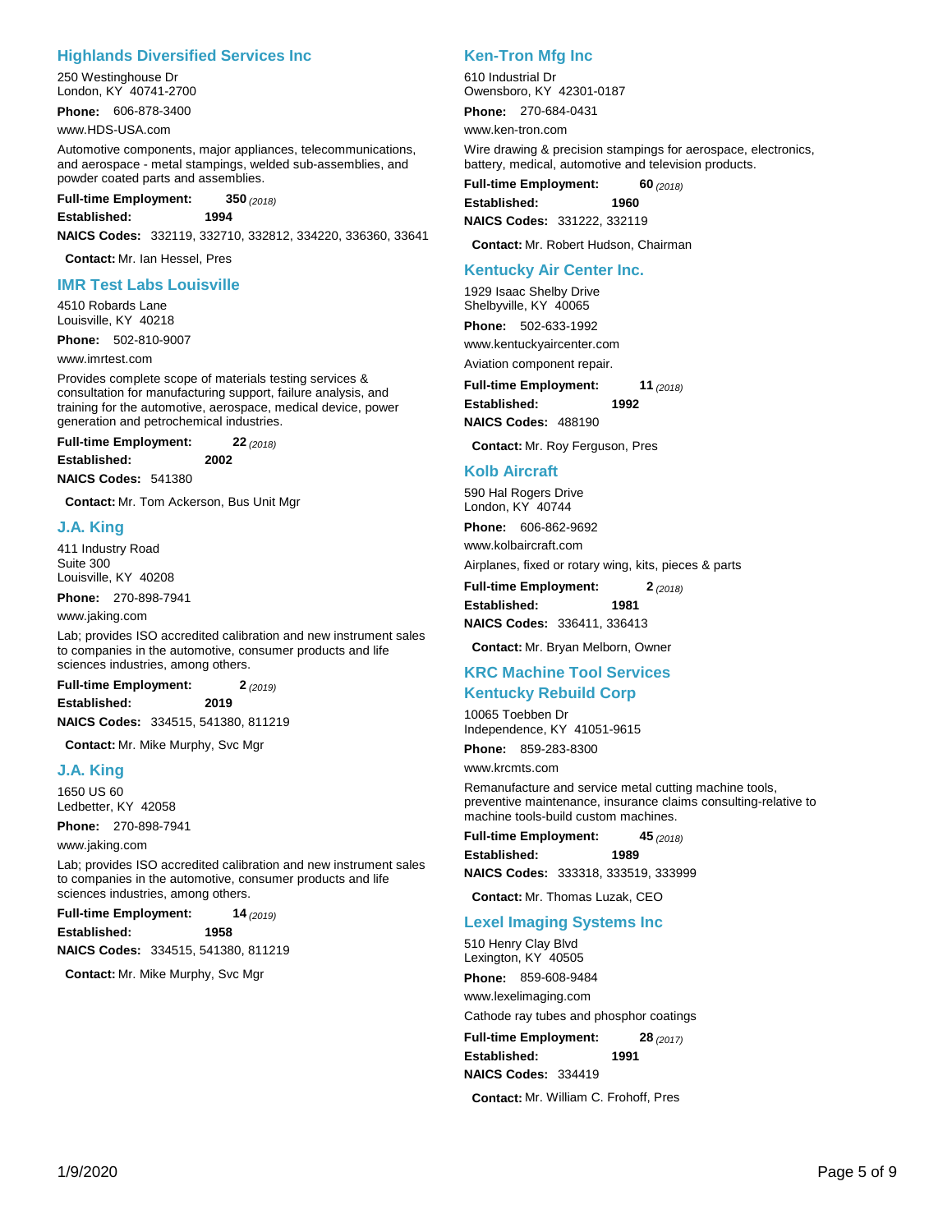## **Lockheed Martin**

5749 Briar Hill Rd Lexington Campus Lexington, KY 40516-9723

**Phone:** 859-566-4778 www.lockheedmartin.com

Contractor logistics support services-DoD contractor

**1985 1,223 Established: Full-time Employment:** 

**NAICS Codes:** 488190, 541614, 561990, 811213

**Contact:** Mr. Hector Alvarez, Vice Pres

## **Lord Corp**

## **Industrial Parts and Assemblies**

2800 Pioneer Dr Bowling Green, KY 42101-4053

**Phone:** 270-781-5440

www.lord.com

Bonded rubber parts-shock, noise, and vibration control parts for the vehicle & equipment industry

**199 Full-time Employment:** 

**1974 Established:**

**NAICS Codes:** 336390, 336399

**Contact:** Mr. Mark Hoban, Plant Mgr

## **Mazak Corporation**

8025 Production Dr Florence Campus Operations Florence, KY 41042-3092

**Phone:** 859-342-1700

www.mazakusa.com

Machine tools; general machining & assembly, administration, warehouse, engineering, technology center, North American headquarters

**1974 676 Established: Full-time Employment:** 

**NAICS Codes:** 333517, 551114

**Contact:** Mr. Brian Papke, Chairman

## **Meggitt Aircraft Braking Systems Kentucky Carbon Operations and Distribution Center**

120 Corporate Drive **Campus** Danville, KY 40422

**Phone:** 859-936-4600

www.meggitt-mabs.com

Manufacture and distribution of carbon brake discs, brake assemblies and replacement components for the airline industry; aircraft brake components to OE manufacturers and end-user airlines & repair station for airplane brakes.

**2006 205 Full-time Employment:** *(2018)*

**Established: NAICS Codes:** 336413

**Contact:** Mr. Andrew J. Frauenhoffer, Site Dir

## **Meggitt Polymers & Composites**

1400 Jamike Avenue Erlanger, KY 41018

**Phone:** 859-283-7155

https://www.meggitt.com/

Manufacture composite engine and aerostructure components to support the aerospace industry.

**1986 277 Established: Full-time Employment:** 

**NAICS Codes:** 325211, 326199, 332999, 336413, 541712

**Contact:** Mr. Fredricka Rentera, VP Opers

## **Meyer Tool Inc**

**Cox Plant**

1462 Donaldson Hwy Erlanger, KY 41018 **Phone:** 859-371-4790

www.meyertool.com

Precision aircraft parts

**1988 150 Established: Full-time Employment:** *(2018)* **NAICS Codes:** 336413

**Contact:** Mr. Tony Colley, Plant Mgr

## **Midamerica Aircraft Services LLC**

1 Bullfrog Boulevard Owensboro, KY 42301

**Phone:** 270-663-2309 www.midamericaaircraftservices.com

Aircraft maintenance and avionic service

| <b>Full-time Employment:</b> | 10 $(2018)$ |
|------------------------------|-------------|
| Established:                 | 2014        |
| <b>NAICS Codes: 488190</b>   |             |

**Contact:** Mr. Mark Kemper

### **Middletown Composites Inc**

87 Old Wallaceton Road Berea, KY 40403

**Phone:** 859-986-0364 www.middletowncomposites.com

Aircrafts parts and equipment manufacutring

**2006 15 Established: Full-time Employment: NAICS Codes:** 336413

**Contact:** Ms. Rita Hillard, Pres

## **MPD Inc**

316 E 9th St Owensboro, KY 42303-3513 **Phone:** 270-685-6200 Commercial tubes & components, microwave & police radar equipment, breath analyzers, ceramics & ceramic to metal seals **210 Full-time Employment:** *(2018)* www.mpdinc.com

**1987 Established: NAICS Codes:** 334419, 334511

**Contact:** Mr. Gary Braswell, Pres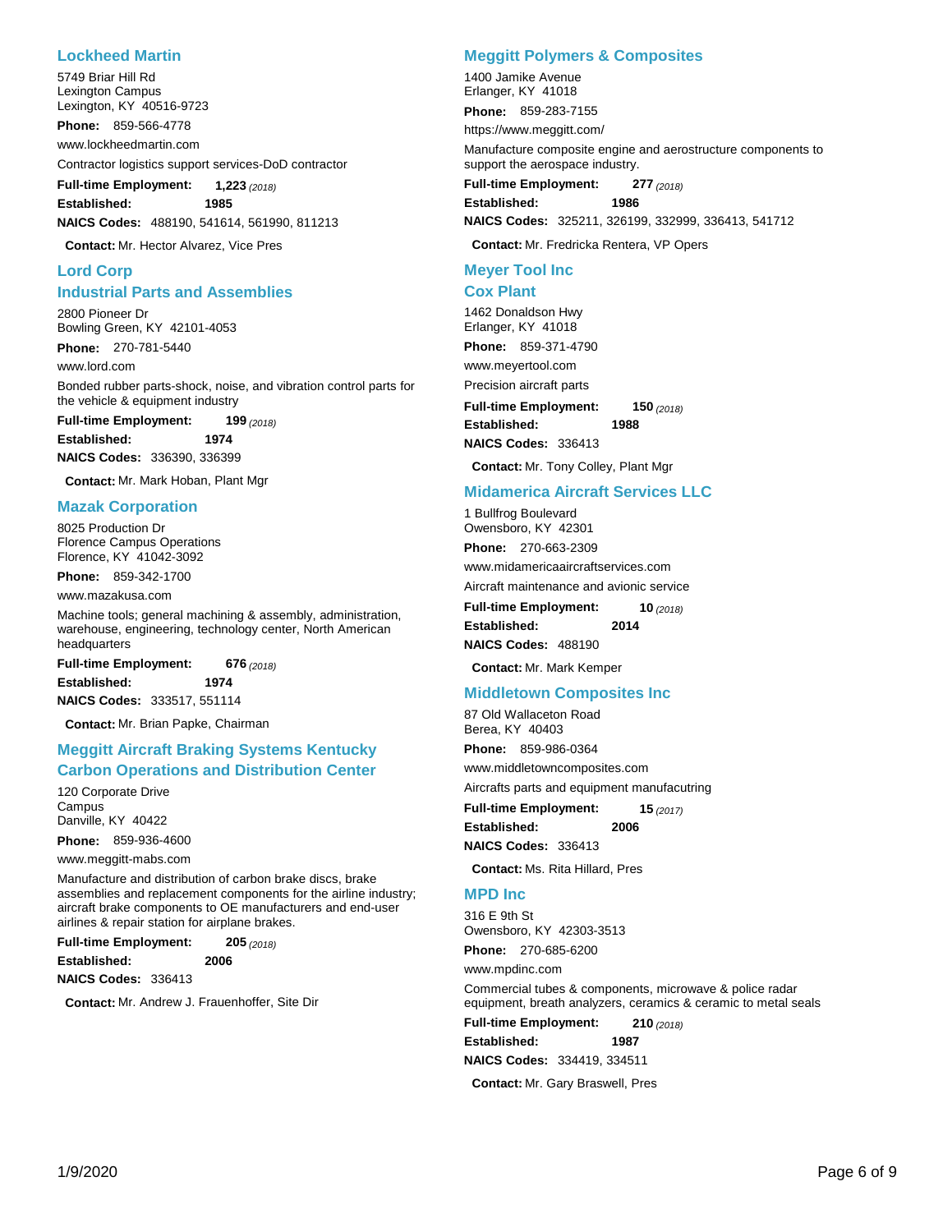## **Northwood Industrial Machinery**

11610 Commonwealth Dr Louisville, KY 40299-2342

**Phone:** 502-267-5504 www.northwoodmachine.com

CNC routers

**Full-time Employment:** 

**1988 Established: NAICS Codes: 333249, 334511** 

**Contact:** Mr. Rodney Garrett, Vice Pres

## **Parker Hannifin Corp OES Division**

**55**

2360 Palumbo Dr Lexington, KY 40509-1056 **Phone:** 859-269-2351 Manufacture rubber o-rings **1957 160 Established: Full-time Employment: NAICS Codes:** 339991 www.parker.com

**Contact:** Mr. Douglas Vanlue, Genl Mgr

### **Pharmco-Aaper**

1101 Isaac Shelby Dr Shelbyville, KY 40065-9128 **Phone:** 502-232-7600 Ethyl alcohol, specially denatured alcohol, high-purity chemicals **45 Full-time Employment:** www.pharmcoaaper.com

**1979 Established: NAICS Codes:** 325193, 325199

**Contact:** Mr. Frank Richards, Vice Pres

### **Phoenix Products Inc**

106 Bethford Rd McKee, KY 40447 **Phone:** 606-965-3333 www.acstuff.com

**Established:**

Metal and composite products for the military, and upholstery products, metal bending and manufacturing

**117 Full-time Employment:** 

**1995**

**NAICS Codes:** 332510, 332710, 332999, 335991, 336413, 54151

**Contact:** Mrs. Peggy Wilson, CEO

#### **R J Corman Railroad Group LLC**

101 R J Corman Drive Nicholasville, KY 40356 **Phone:** 859-881-7521 Headquarters for rail services. **Full-time Employment:** www.rjcorman.com

**1973 300 Established:**

**NAICS Codes:** 551114

**Contact:** Mr. Ed Quinn, Pres

## **Raytheon Company**

6201 Strawberry Ln Louisville, KY 40214-2928

**Phone:** 502-364-5566

www.raytheon.com

Manufacture, overhaul & remanufacture of ship self-defense weapon systems to domestic and international customers. Manufactures launchers and launcher components for domestic and international air force customers.

**1996 350 Established: Full-time Employment:** *(2018)* **NAICS Codes:** 334511, 336419

**Contact:** Mr. Ken Gyure, Site Dir

## **Republic Airline**

5015 Crittenden Drive Louisville, KY 40209

**Phone:** 317-484-6000

www.republicairways.com

Inflight crew base, primary aircraft maintenance facility and line maintenance facility

**2004 80 Established: Full-time Employment: NAICS Codes:** 481111, 488190

**Contact:** Mr. Darren Elkin, Mgr

## **Roll Forming Corp**

1070 Brooks Industrial Rd Shelbyville, KY 40065-9141

**Phone:** 502-633-4435

www.rfcorp.com

Headquarters; expertise in the design and production of roll formed products for a broad range of industries. From transportation and construction projects to renewable energy, aerospace, and everything in between.

**1947 300 Established: Full-time Employment:** *(2018)* **NAICS Codes:** 332114, 332999, 551114

**Contact:** Mr. Kevin Dierking, HR Mgr

### **Safran Landing Systems Kentucky**

One Carbon Way Walton, KY 41094

**Phone:** 859-525-8583

www.safrangroup.com

Airplane brake disc manufacturing and refurbishment; airplane wheel and brake manufacturing

**1998 317 Established: Full-time Employment:** *(2018)*

**NAICS Codes:** 336413

**Contact:** Mr. Philippe Garnier, CEO/GM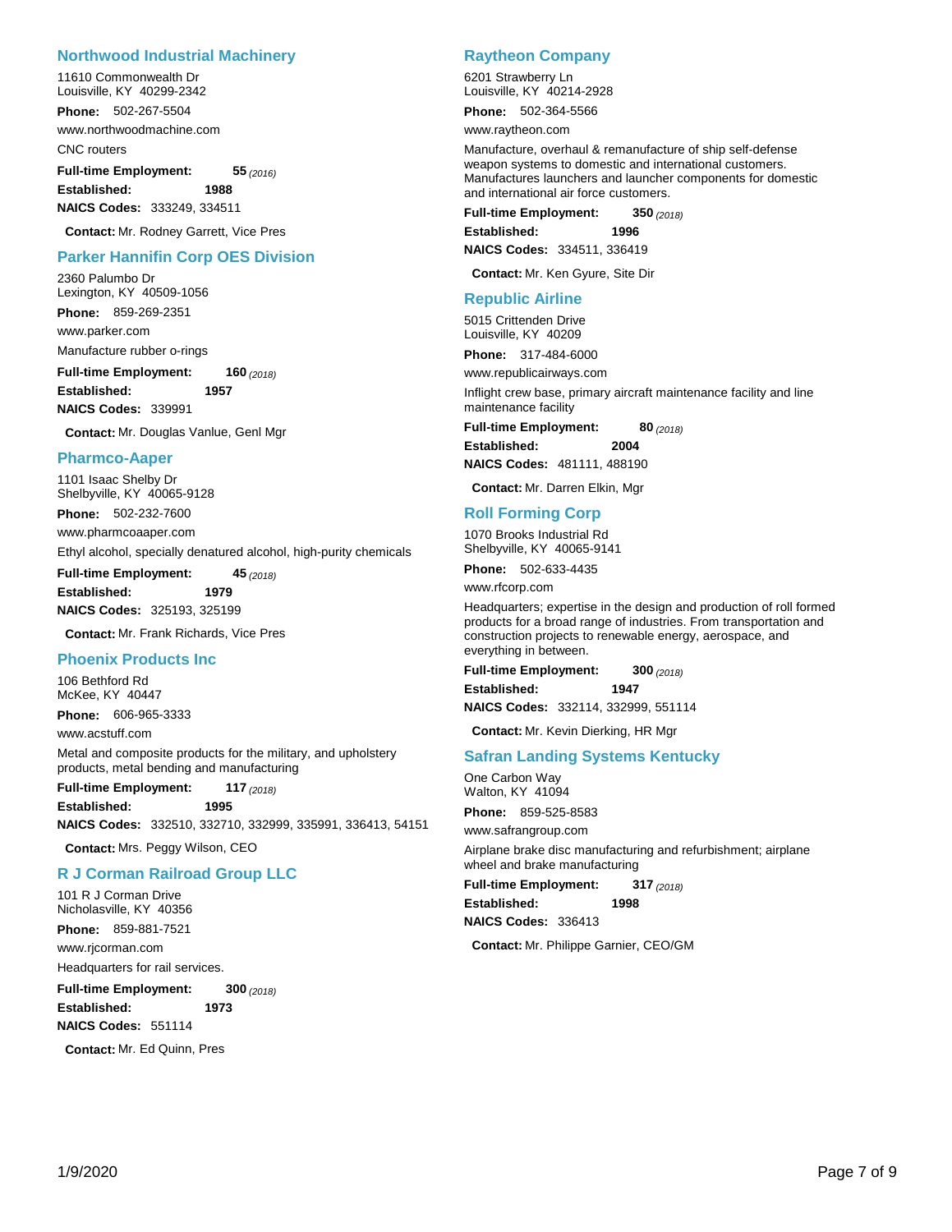## **Saint-Gobain Quartz USA Div Saint-Gobain Silicon Carbide**

7201 Distribution Dr Louisville, KY 40258-2828

**Phone:** 502-933-1005

www.quartz.saint-gobain.com

HQ; manufactures and distributes quartz fibers for the aerospace industry.

**21 Full-time Employment:** 

**Established:**

**1988**

**NAICS Codes:** 327212, 327215, 493110, 551114

**Contact:** Mr. James Williams, Plant Mgr

## **Satco Inc of Ky**

4501 East Indian Trail Louisville, KY 40213

**Phone:** 502-375-2701

www.satco-inc.com

Repair aluminum and/or polycarbonate containers for airline industry, repair & assembly new unit load devices, air cargo containers

**1995**

**51 Full-time Employment:** 

**Established:**

**NAICS Codes:** 811310

**Contact:** Ms. Tammy Rocha, HR Mgr

## **SealingLife Inc**

1141 Red Mile Road Suite 201

Lexington, KY 40504 **Phone:** 859-977-6640

www.sealinglife.com

manufactures seals and gaskets for aerospace

**N/A Full-time Employment:** *(2018)*

**2008 Established: NAICS Codes:** 339991

**Contact:** Ms. Danette Wilder, Pres/CEO

## **SealingLife Technology LLC**

1141 Red Mile Road Suite 201 Lexington, KY 40504

**Phone:** 859-977-6640

www.sealinglife.com

Provides manufacturing, kitting and assembly for various products. Specializes in sealing and shielding. Performs cutting, grind, and sanding to foams, composites, plastics, fabrics, thin films, metal foils, papers, rubber.

**6** (2017) **Full-time Employment:** 

**2008 Established:**

**NAICS Codes:** 325991, 326220, 326291, 326299, 339991, 42384

**Contact:** Ms. Danette Wilder, Pres/CEO

## **Skilcraft Aerospace LLC**

1973 International Way Hebron, KY 41048 **Phone:** 859-371-0799

www.skilcraft.com

Precision sheet metal fabrications for the aerospace industry.

**2016 75 Established: Full-time Employment:** *(2018)* **NAICS Codes:** 332312, 332322

**Contact:** Mr. John Zurborg, Pres

## **Skilcraft LLC**

5184 Limaburg Rd Burlington, KY 41005-9391 **Phone:** 859-371-0799 Contract manufacturing of sheet metal products and parts, HQ **75 Full-time Employment:** *(2018)* www.skilcraft.com

**1965 Established: NAICS Codes:** 332312, 332322, 551114

### **Contact:** Mr. John Zurborg, Pres

### **Southern Air Incorporated**

7310 Turfway Rd Suite 400 Florence, KY 41042 **Phone:** 859-568-9200 Move cargo. **2013 100 Established: Full-time Employment:** www.southernair.com

**NAICS Codes:** 551114

**Contact:** Mr. Dan McHugh, CEO

## **Star Aviation, Inc.**

9001 W Highway 42 Goshen, KY 40026 **Phone:** 502-241-3072

www.staraviationky.com

Specializes in the repair and customer specified manufacture of aircraft powerplant and systems wire harnesses.

**1995 10 Established: Full-time Employment:** *(2018)*

**NAICS Codes:** 332618, 336412, 336413, 336419, 488190, 81131

**Contact:** Mr. Greig Dean, VP

## **Starrag USA inc**

Skyport Business Park 2379 Progress Drive Hebron, KY 41048 **Phone:** 859-534-5201 Block and Precast **2001 14 Established: Full-time Employment:** *(2018)* **NAICS Codes:** 333517, 423830, 551114 www.starrag.com

**Contact:** Mr. Greg Dunkley, Mgr